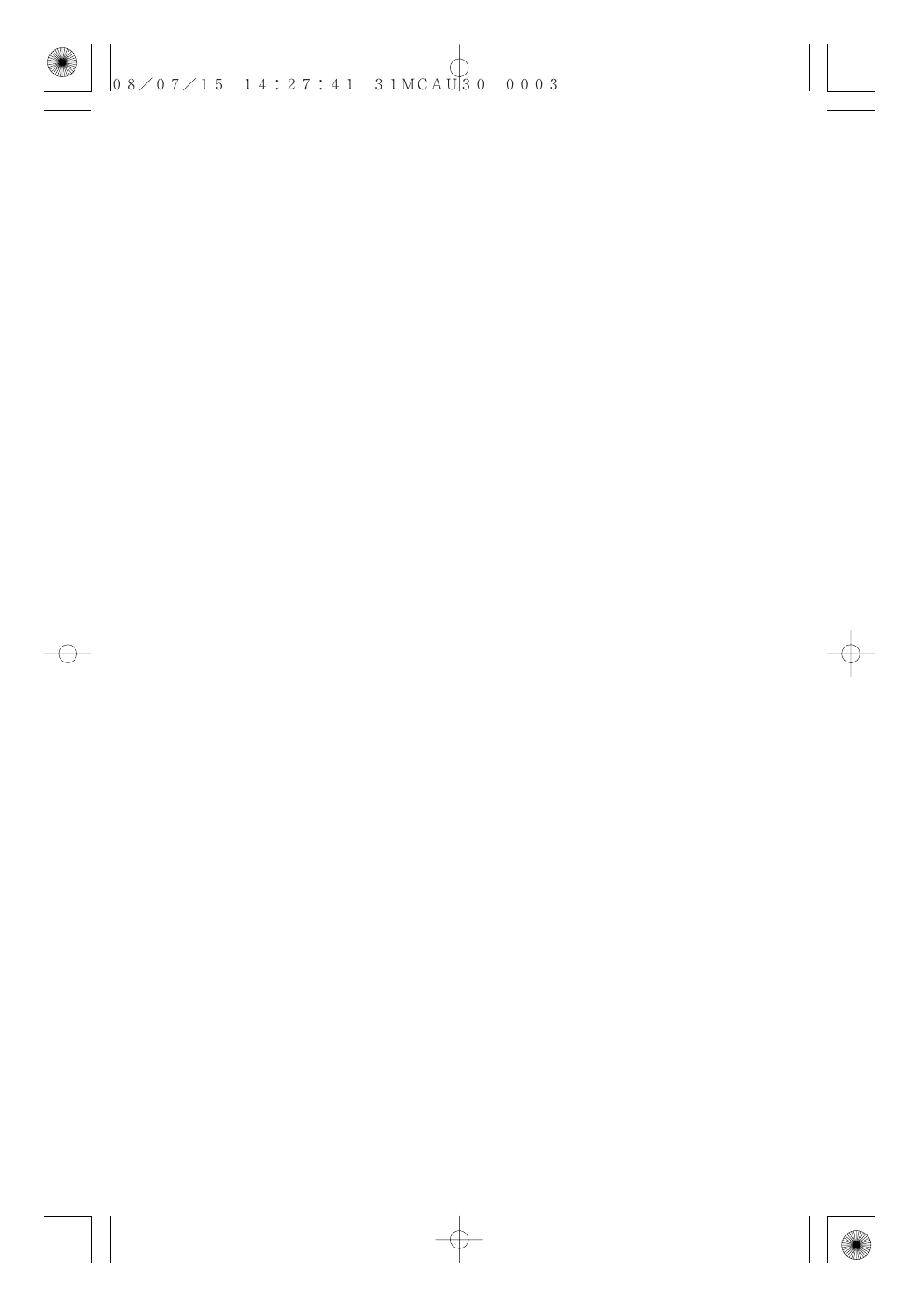Congratulations on choosing a GOLDWING motorcycle.

Your GOLDWING is a very special model, as it is the first production motorcycle in the world equipped with an airbag.

As the ultimate GOLDWING, your vehicle also includes a sophisticated audio system, an anti-lock brake system (ABS), Tire Pressure Monitoring System (TPMS), a multi information display, a navigation system, and a comfort package.

This booklet is a supplement to your owner's manual. The first section explains what the airbag is designed to do, how the motorcycle airbag system works, what special precautions you should take, and when you need to have the system checked by a dealer.

The rest of this supplement follows the organization of the owner's manual, showing you where all your operational, audio, and service controls are located.

Before operating your GOLDWING, please read your owner's manual and this supplement carefully. If you have any questions or need special service, remember that Honda dealers know your vehicle best, and they are the only ones qualified to service your airbag system.

#### Event Data Recorders

**This vehicle is equipped with one or more devices commonly referred to as event data recorders. These devices record airbag deployment data, and the failure of any airbag system component.** This data belongs to the vehicle owner and may not be accessed by anyone else except as legally required or with the permission of the vehicle owner.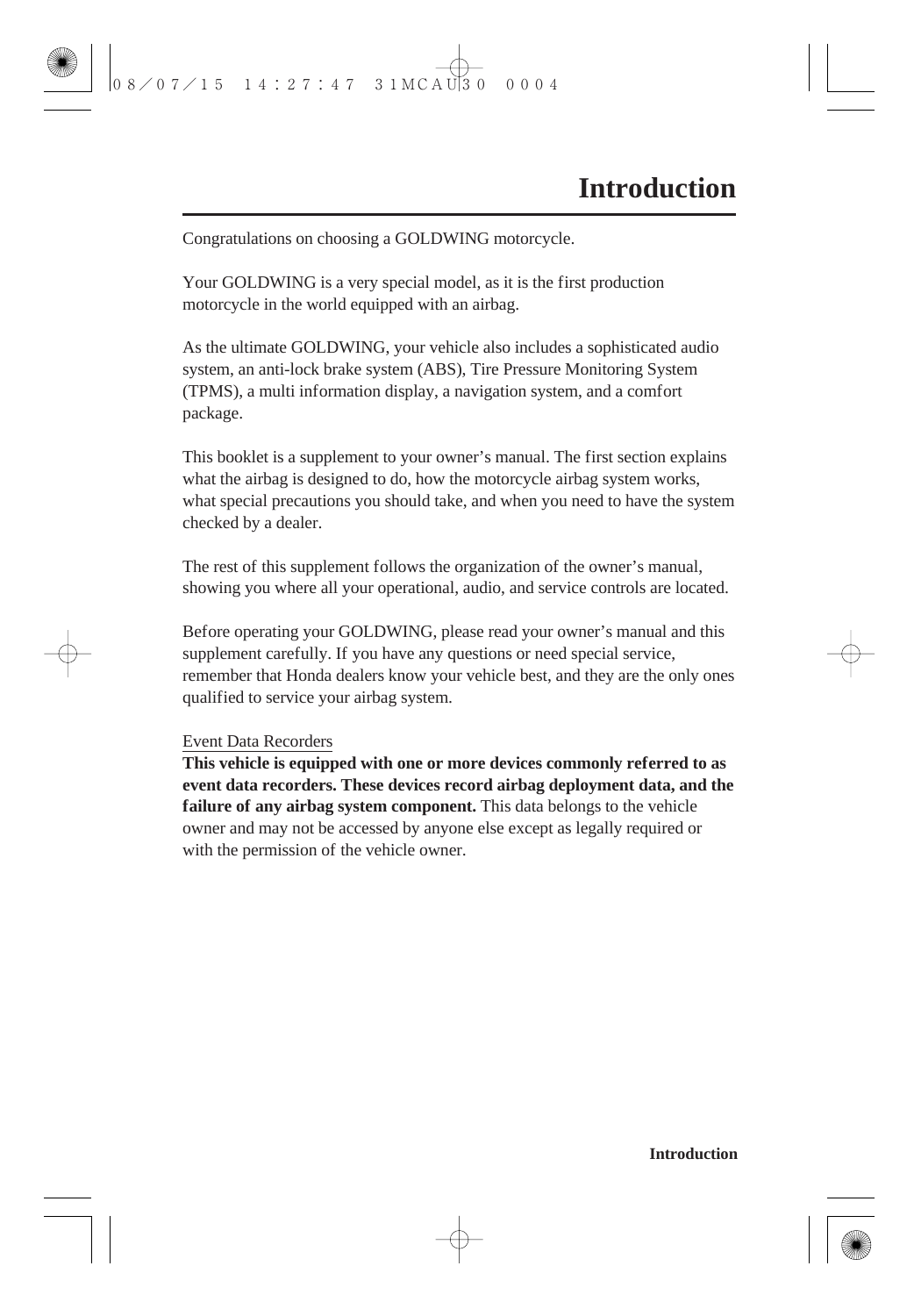## **A Few Words About Safety**

Your safety, and the safety of others, is very important. And operating this motorcycle safely is an important responsibility.

To help you make informed decisions about safety, we have provided operating procedures and other information on labels, in the owner's manual, and in this supplement. This information alerts you to potential hazards that could hurt you or others.

Of course, it is not practical or possible to warn you about all hazards associated with operating or maintaining a motorcycle. You must use your own good judgment.

You will find important safety information in a variety of forms, including:

- **Safety Labels** on the motorcycle.
- **Safety Messages** preceded by a safety alert symbol  $\triangle$  and one of three signal words: DANGER, WARNING, or CAUTION.

These signal words mean:



- Safety Headings such as Important Safety Reminders or Important Safety **Precautions**
- **Instructions** –– how to use this motorcycle correctly and safely.

This airbag supplement and your owner's manual are filled with important safety information — please read them carefully.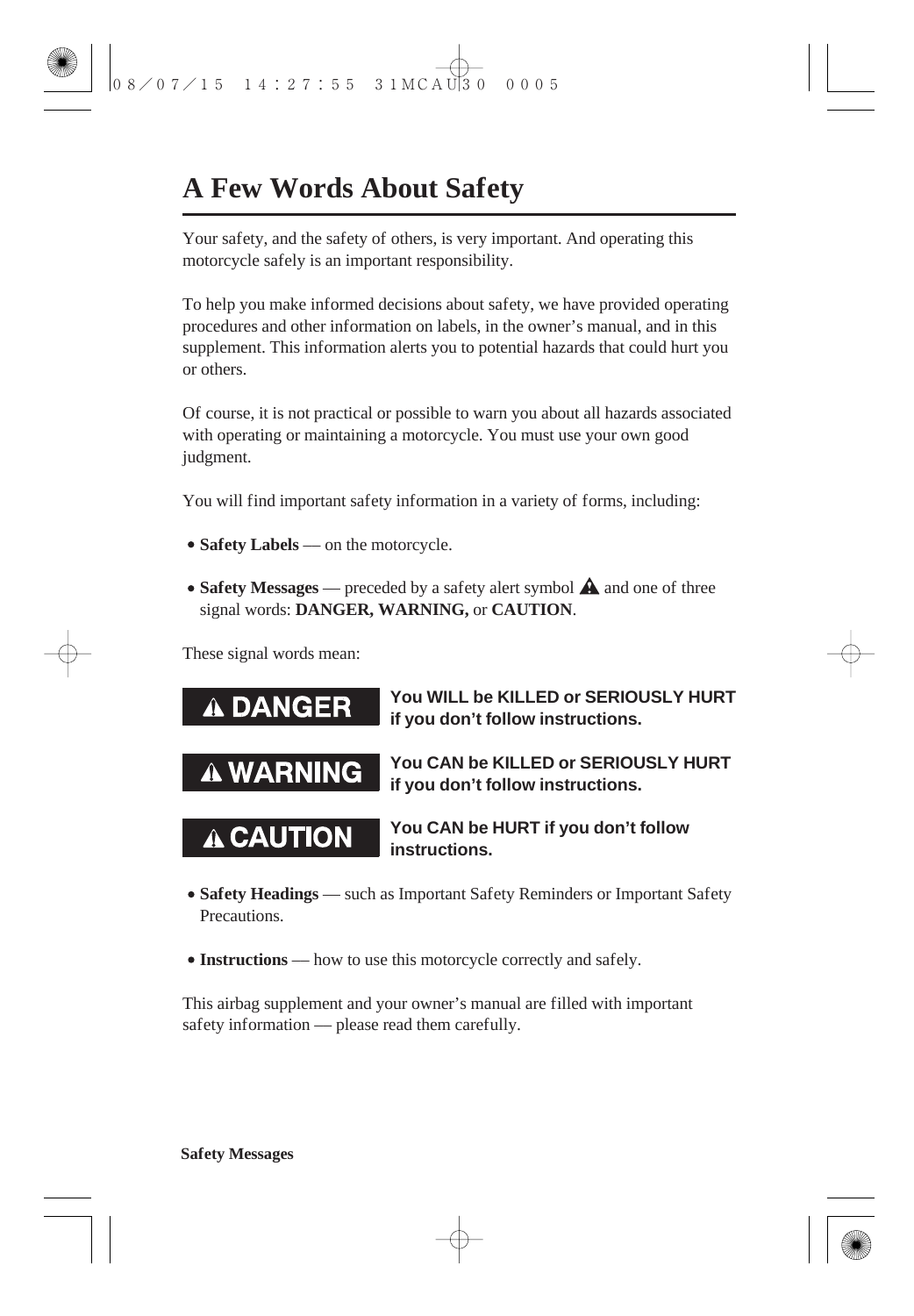### **Contents**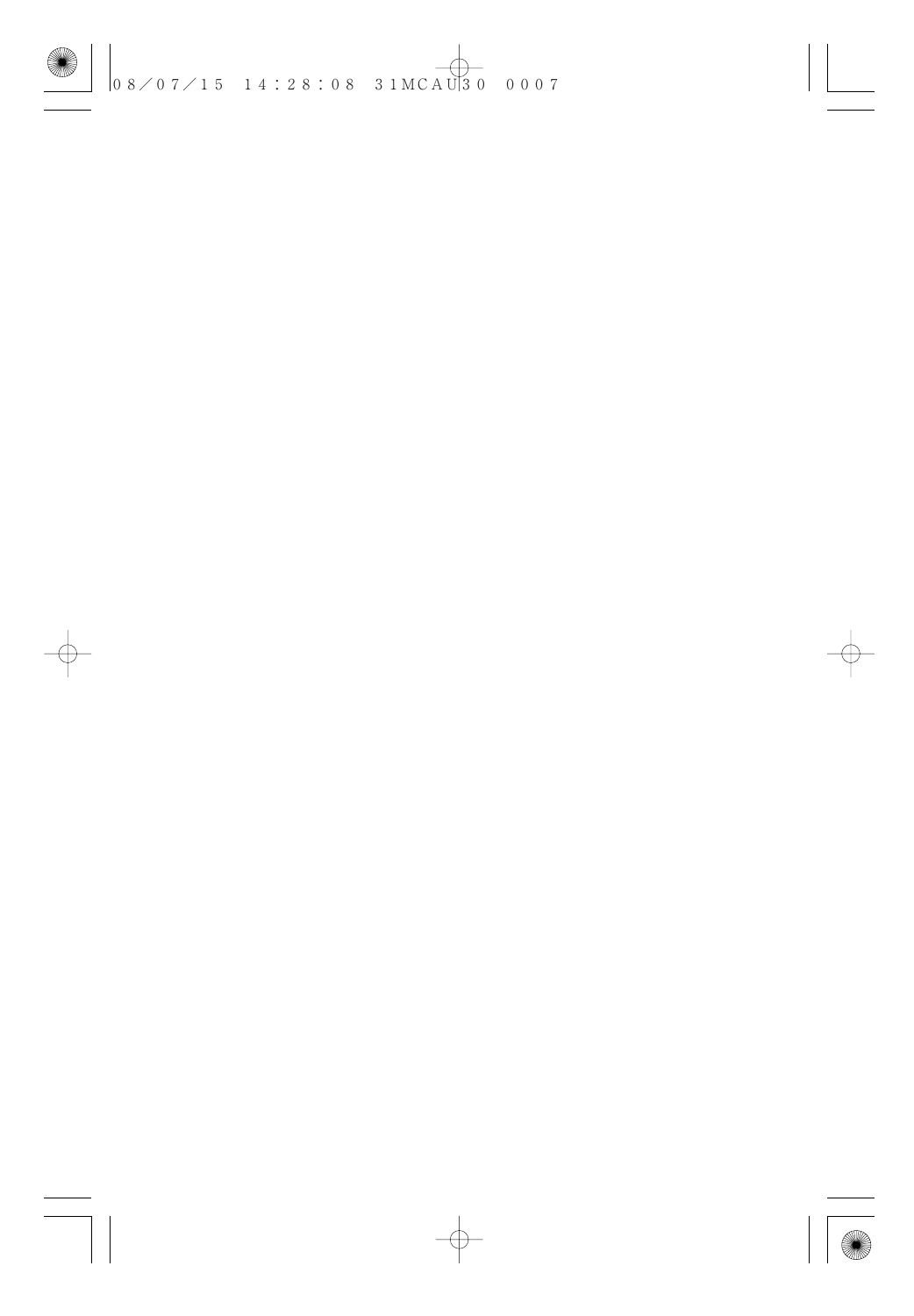This section of your owner's manual supplement describes the components of your motorcycle airbag system and explains how the airbag is designed to work. It also discusses how to care for a motorcycle equipped with an airbag, and offers some important safety precautions.

The airbag system is an integral part of your motorcycle and is covered by your new vehicle warranty.

The most important things you need to know about your airbag are:

- *The airbag has a limited but very important role.* The airbag can reduce the severity of injuries and help save your life in certain severe frontal impacts. It cannot prevent all injuries or deaths that can occur in a crash, and some crashes are too severe for any safety feature or system to prevent death.
- *The airbag is designed to deploy in a severe head-on or nearly head-on frontal impact.* The impact can be with another vehicle or an object, such as a concrete highway barrier. A severe frontal impact is one in which the rider would be thrown forward off the front of the motorcycle.
- *The airbag might deploy in a severe angled frontal collision, or in a sideswipe, or if the motorcycle underrides the rear of another vehicle.* However, because there are many variables in a collision, the airbag might not be able to reduce the severity of injuries to the rider.
- *The airbag might deploy if the front tire drops into a sharp depression, such as a pothole, or strikes a hard raised object, such as a curb.* A brief high rate of deceleration can cause the airbag to deploy, even though it would not be needed.

(cont'd)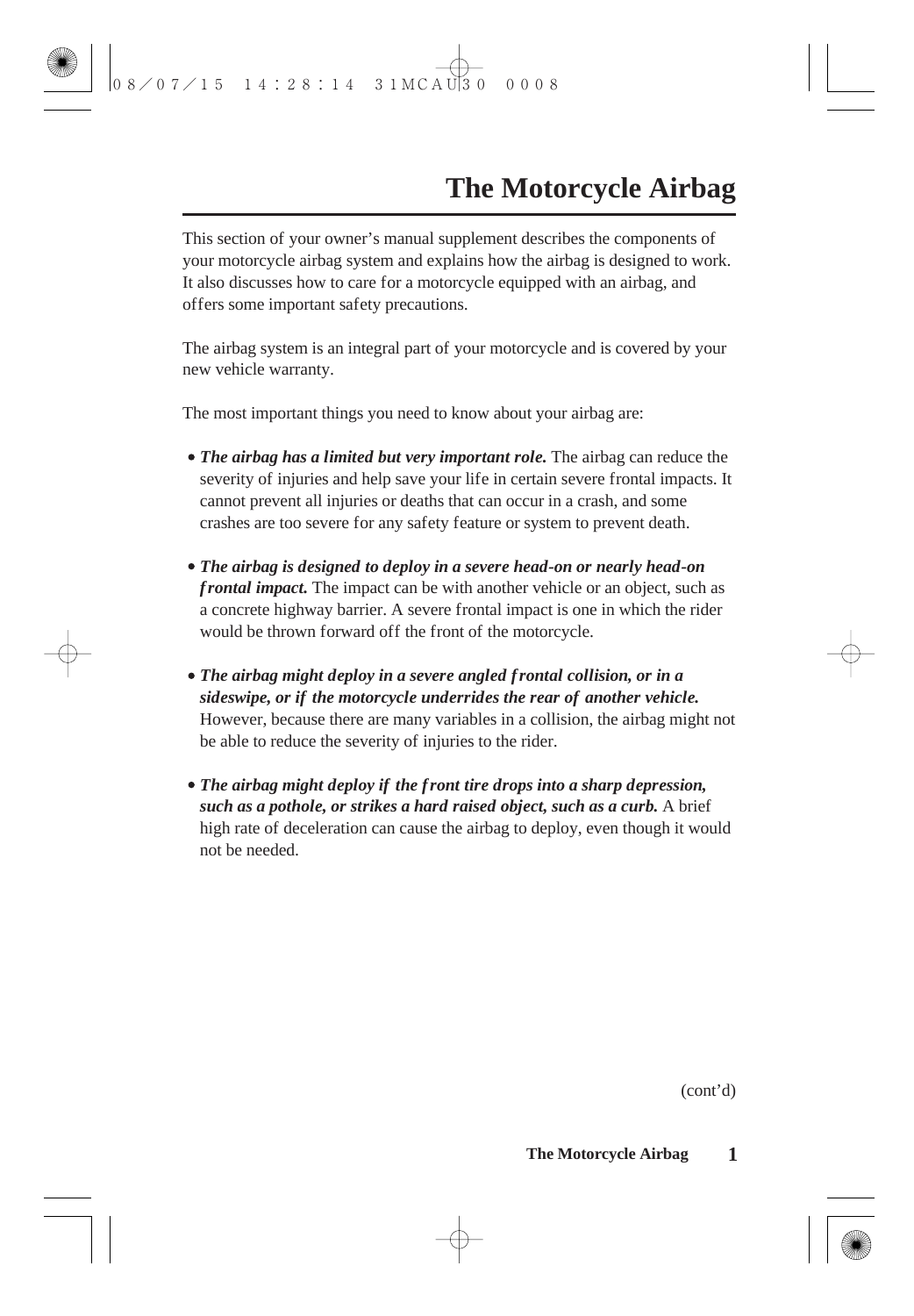- *The airbag is designed to help protect the rider.* It is not designed to help protect a passenger.
- *The airbag is not intended to replace a helmet.* Helmets have proven effective in reducing the severity of head injuries in all types of crashes. So always wear a helmet, and make sure a passenger wears one as well.

*What you should do:* Follow all recommendations in this supplement and in your owner's manual.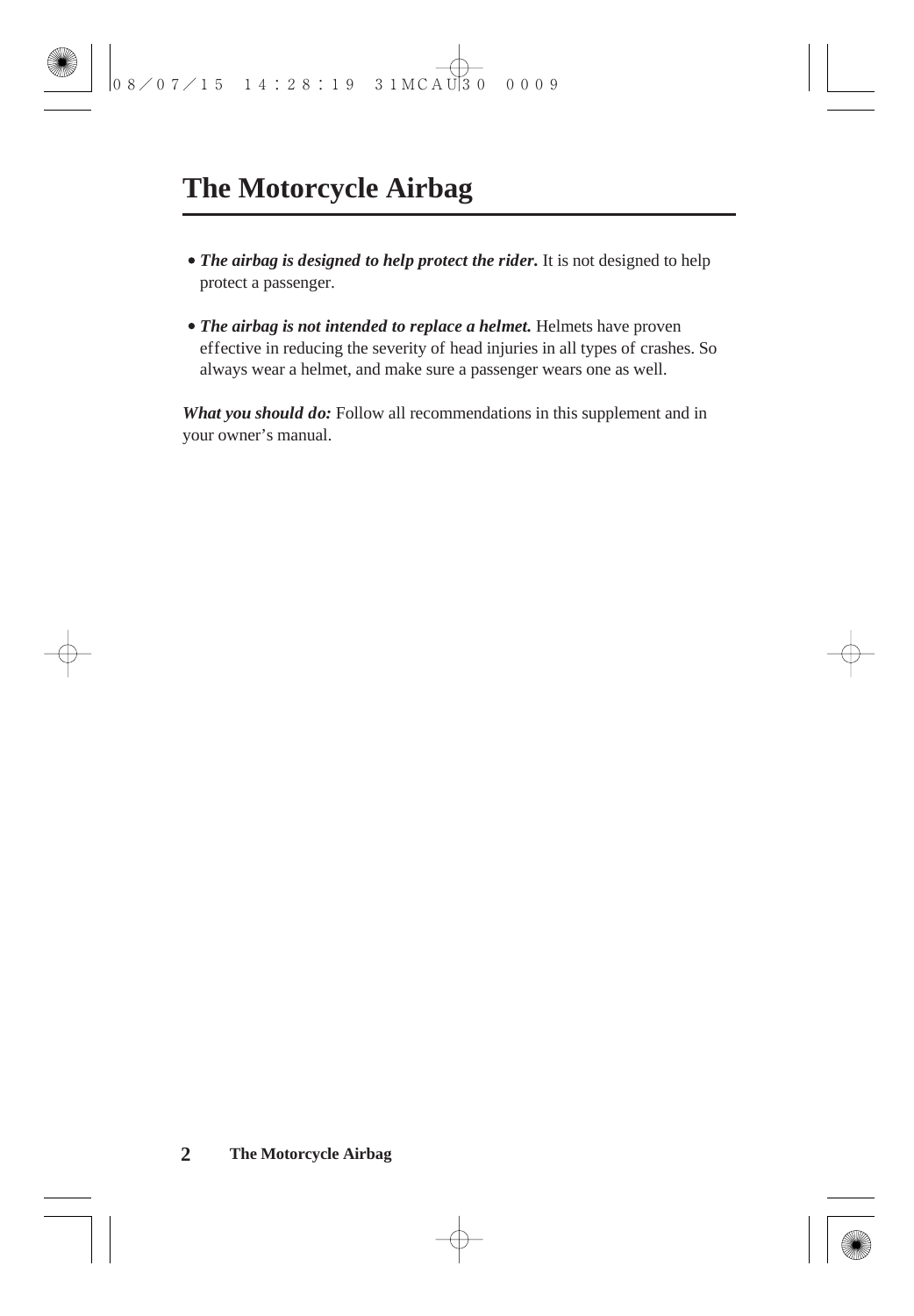- *Do not install or temporarily attach any items, such as a map holder, over the airbag cover or in the area between the rider's seat and the handlebars.* This could prevent the airbag from deploying properly, or cause items to be propelled by the airbag and possibly hurt someone.
- *Do not install any items on the forks.* This could interfere with the proper operation of the crash sensors.
- *Do not tamper with any system components, including the yellow wires or connectors.* Doing so could prevent the airbag system from operating properly or cause unintended airbag deployment and possibly serious injury.
- *Do not attempt to remove any airbag components even temporarily.* This could result in unintended airbag deployment and injury.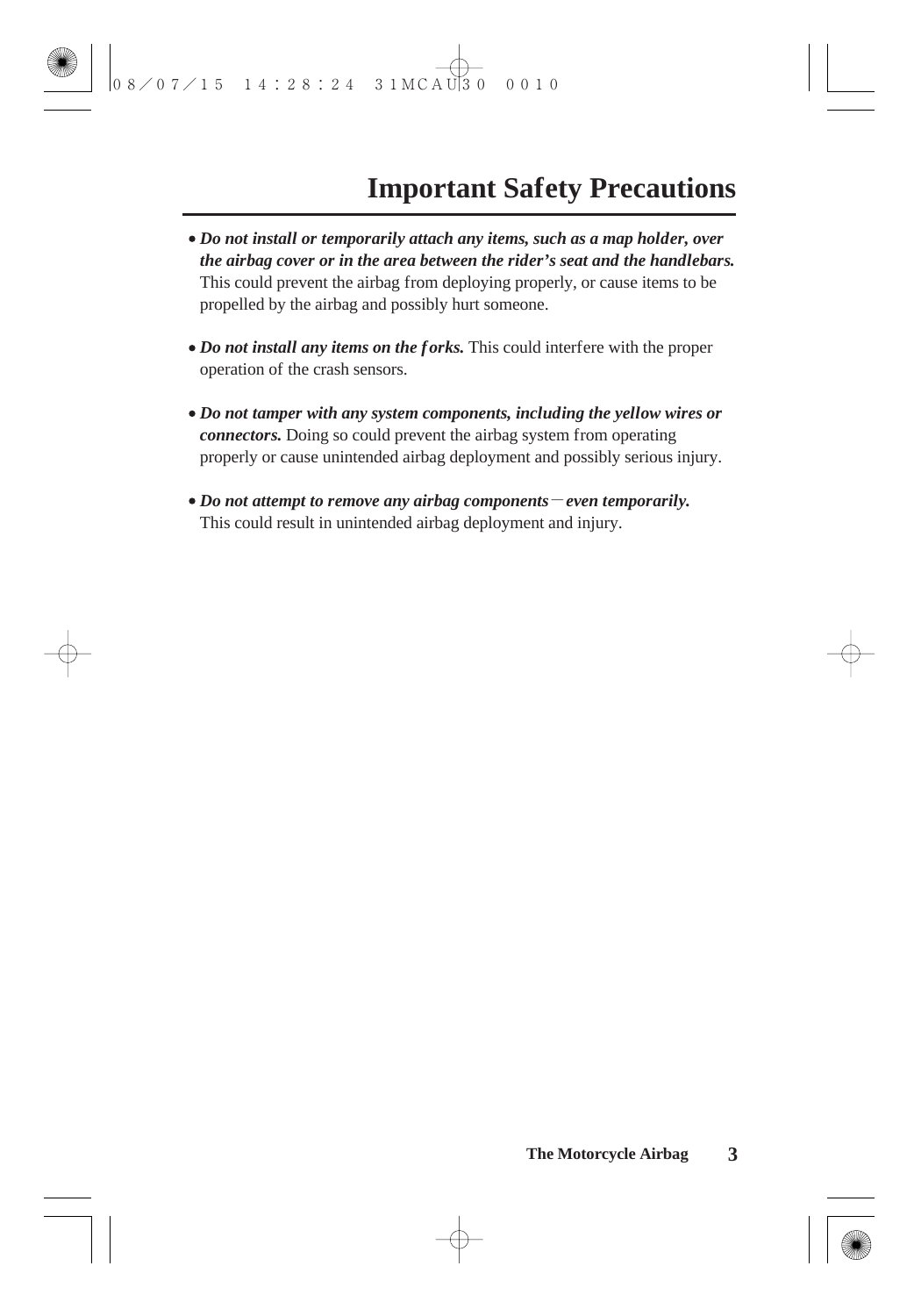### **Airbag System Components**

Your motorcycle airbag system includes:

"AIRBAG." An airbag that is stored forward of the rider's seat, under a cover marked



- Four crash sensors; two on the left fork and two on the right fork. The sensors measure the rate of deceleration during a frontal impact.
- A control unit that evaluates data from the crash sensors and determines whether or not the airbag should deploy.

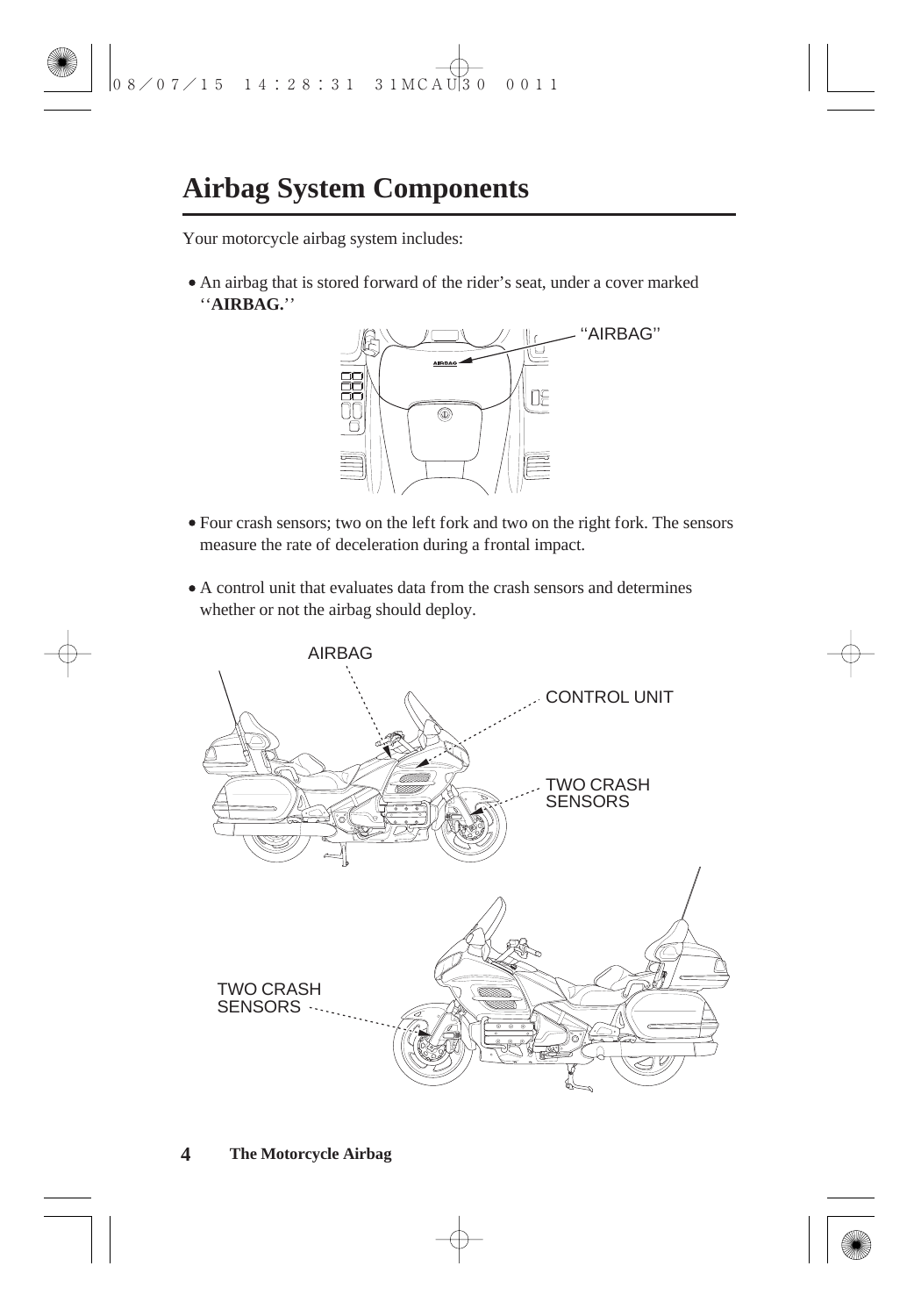- A sophisticated electronic system that continually monitors information about the sensors, the control unit, and the airbag inflator whenever the ignition is in the ON position.
- An indicator on the instrument panel that alerts you to a possible problem with the airbag system (see page 11 for more information).



Emergency backup power in case your vehicle's electrical system is disconnected in a crash.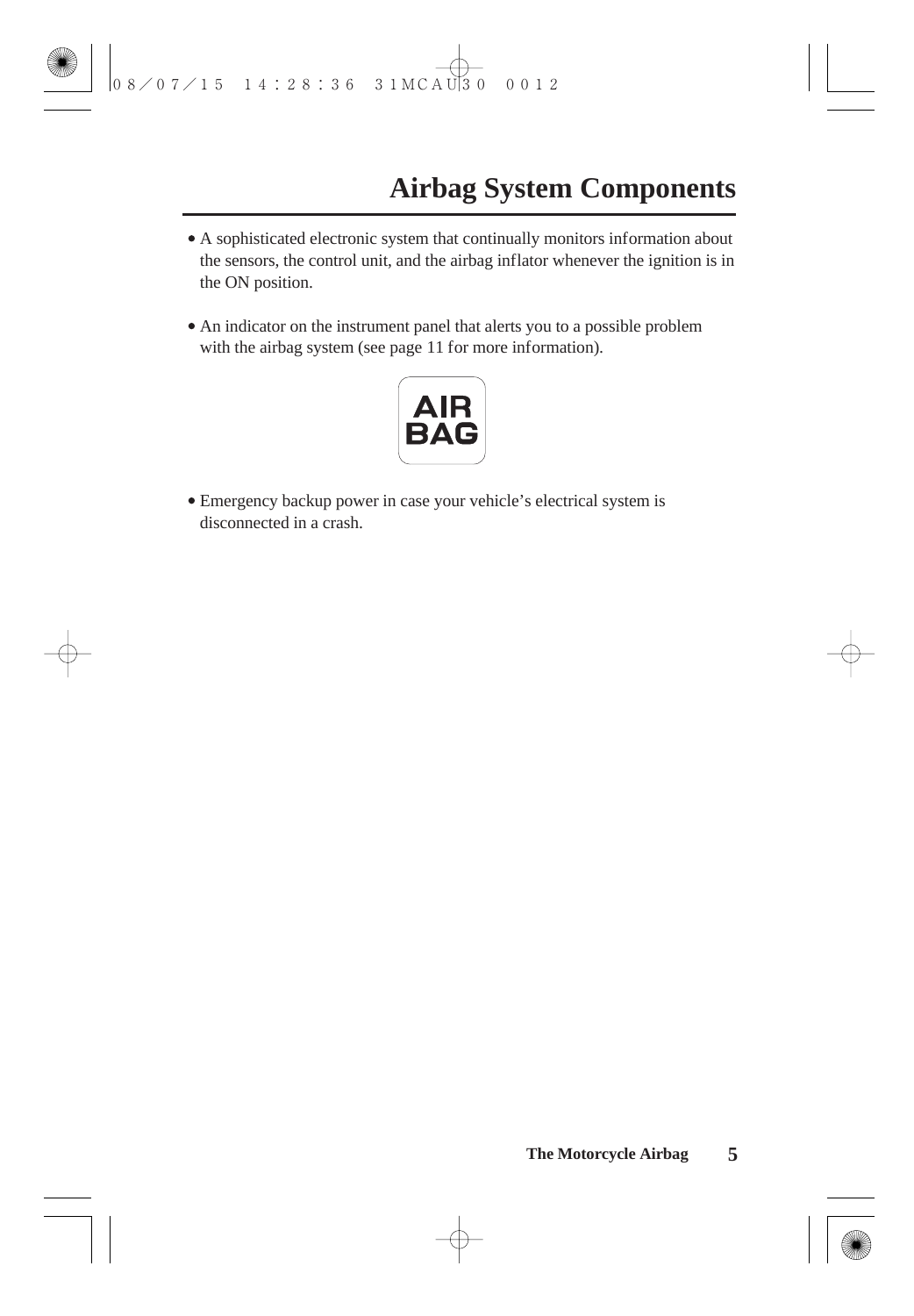### **How The Airbag System Works**

If you ever have a frontal impact, sensors will detect the vehicle's deceleration and send that information to the control unit. If the rate of deceleration is high enough, the control unit will signal the airbag to instantly inflate. Tethers help keep the airbag upright.



As the rider's head and upper body press into the airbag, the bag immediately begins deflating, through vents located at the top of the bag. The airbag slows down the rider's forward movement and absorbs some of the rider's kinetic energy.

When the rider eventually separates from the vehicle and contacts the opposing object or the ground, the forward speed of the rider and the resulting force of the impact will be much lower than they would be without the airbag.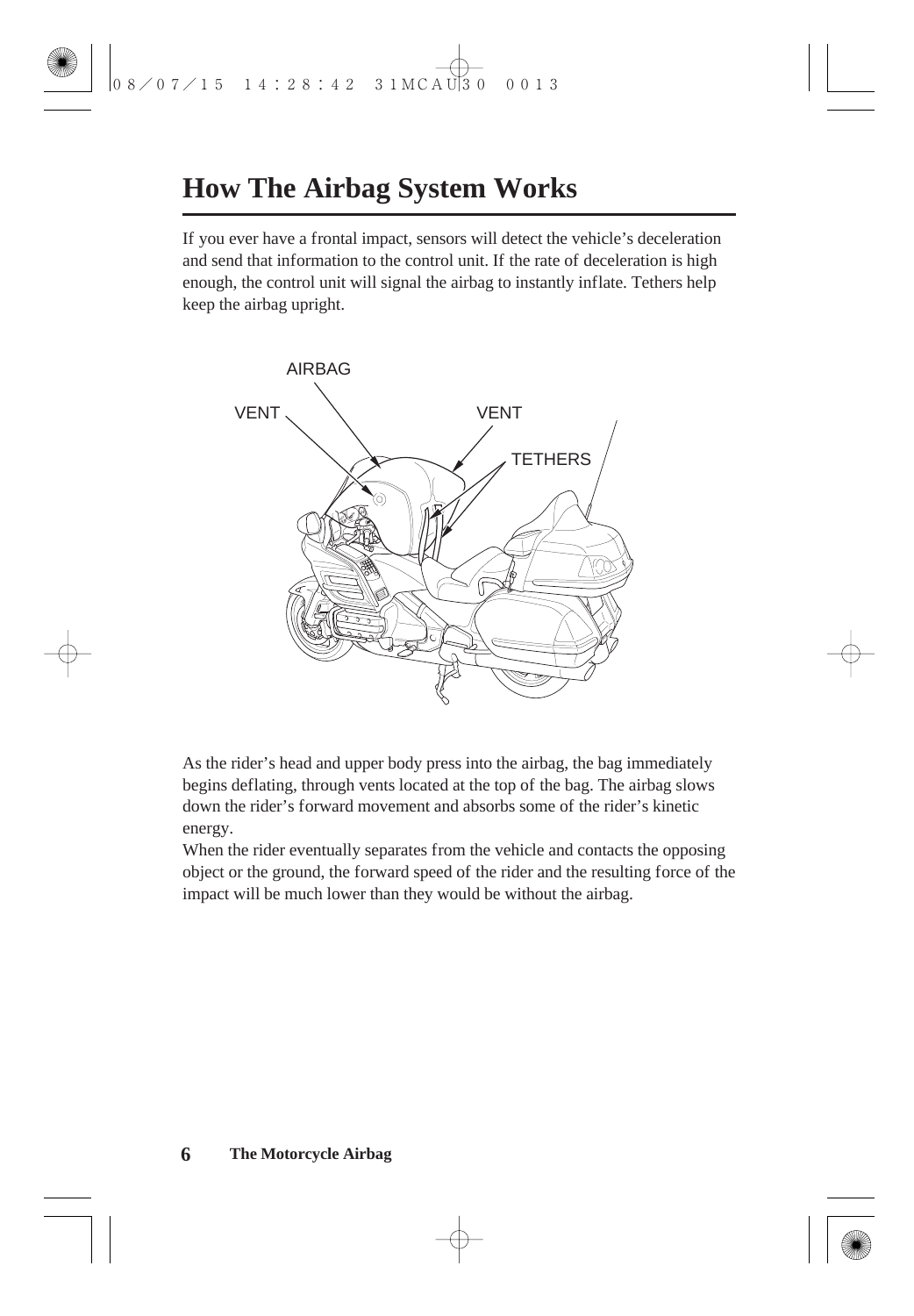Your airbag system is well protected from the elements. There is no need to take any special precautions to protect it from rain, snow, or temperature extremes.

The airbag system is also virtually maintenance free, and there are no parts you can safely service. However, you must have your motorcycle checked by a Honda motorcycle dealer if:

- *The airbag indicator alerts you to a potential problem with the system.* The indicator, located in the instrument panel, should come on briefly when you turn the ignition switch to the ON position. If it does not come on, or it comes on and stays on, or it comes on while you are riding, the airbag may not deploy when you need it.
- The airbag ever inflates. Any airbag that has deployed must be replaced along with the control unit and other related parts. Do not try to remove or replace the airbag by yourself. This must be done by a Honda dealer.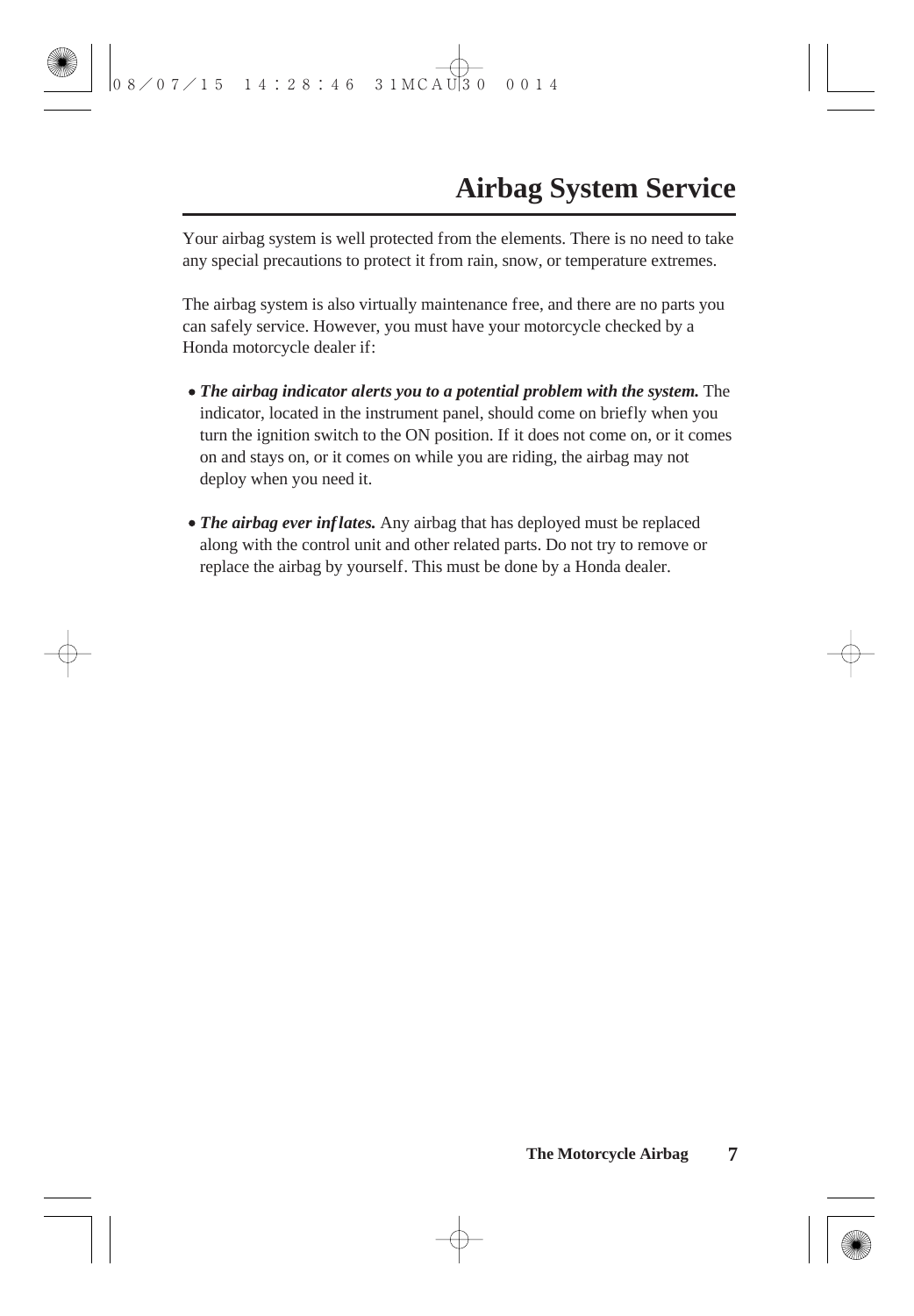### **Safety Labels**

Your motorcycle has two labels with important information about your airbag system. Motorcycle owners are encouraged not to attempt servicing the airbag system. Please refer to the safety label pages in your owner's manual for information about additional safety labels on your vehicle.

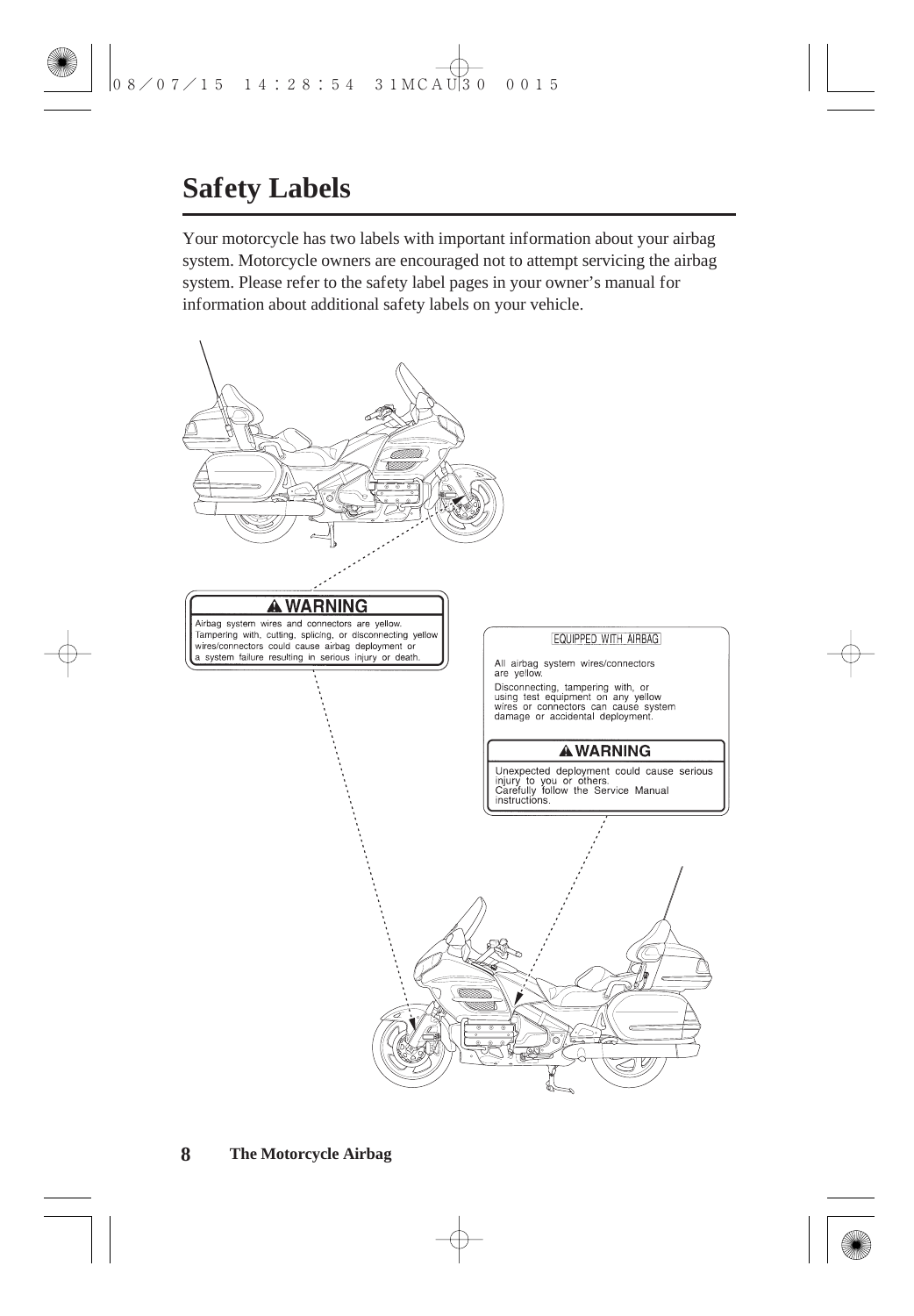This section shows the location of all controls, gauges and indicators you would normally use before or while riding your motorcycle.

This supplement includes information only for operating items that are unique to your GOLDWING model. For all other controls and features, please refer to your owner's manual.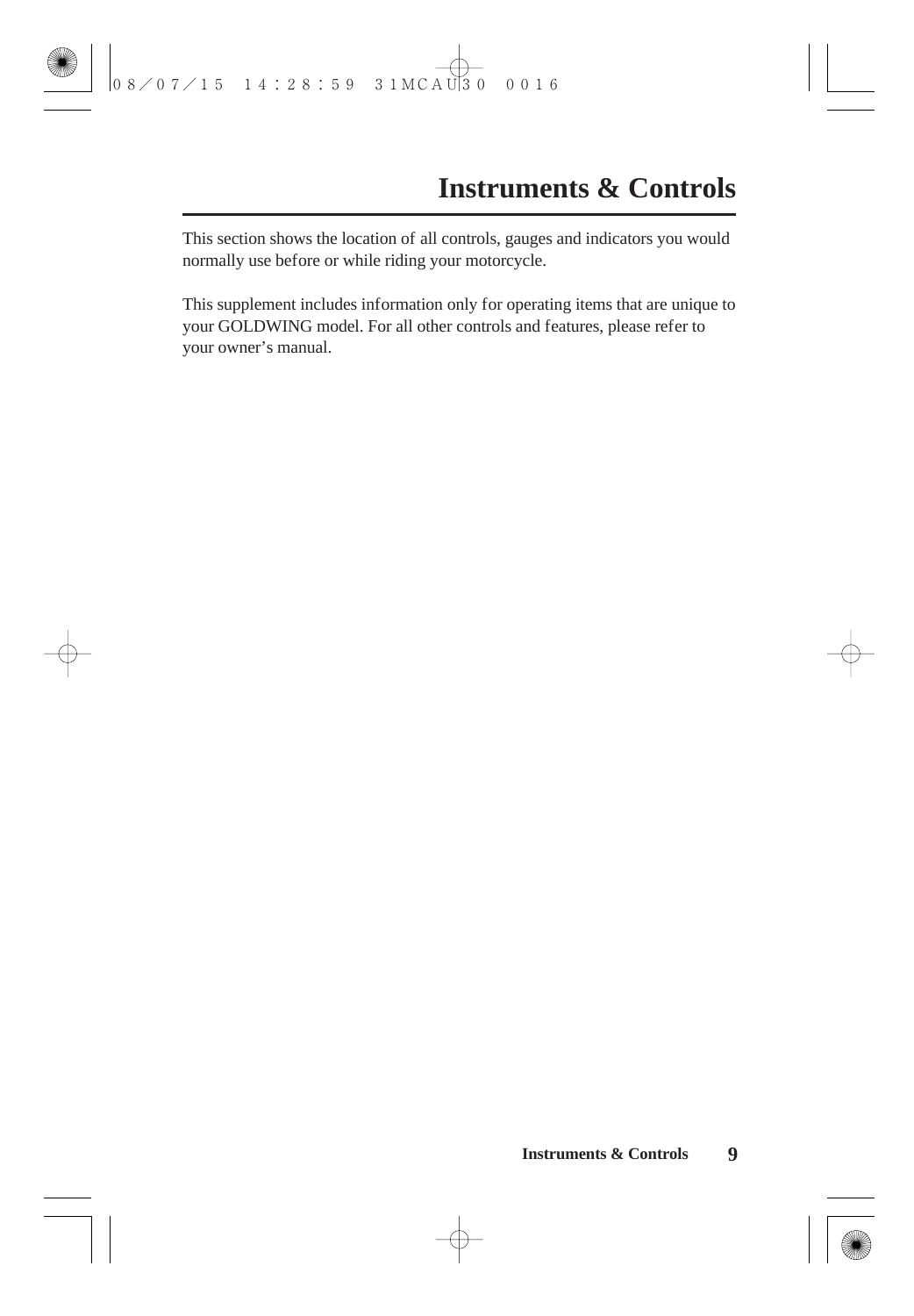# **Operation Component Locations**

Most controls on your GOLDWING are in the same locations as they are on other models equipped with the navigation system. However, in order to provide adequate space for storing and deploying your airbag, some controls have been moved from the center of the vehicle to the fairing panels and handlebars.



multi information display controls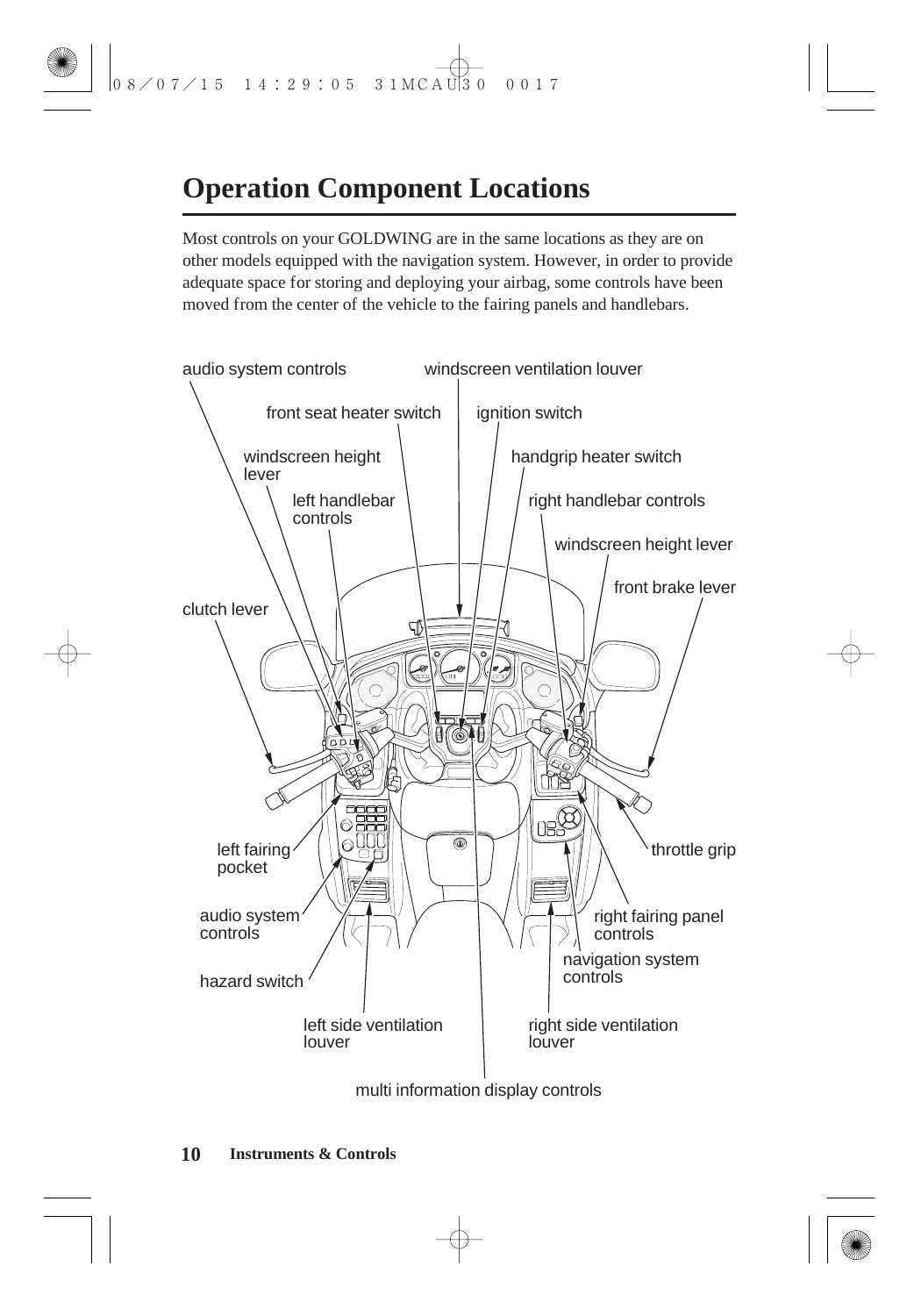The instrument panel on your vehicle includes an airbag indicator, as shown and described below. Please refer to your owner's manual for locations and explanations of the other gauges and indicators on the instrument panel.



airbag indicator



airbag indicator (red)

This indicator lights when there may be a problem with your airbag system. It should also light for a few seconds and then go off when the ignition switch is turned to the ON position. If the indicator does not come on, or comes on and stays on, or comes on while you are riding, have your motorcycle inspected as soon as possible as the airbag may not deploy when it could help save your life.

### **AWARNING**

Ignoring the airbag indicator can result in serious injury or death in a severe frontal impact if the airbag system does not work properly.

Have your vehicle checked by a dealer as soon as possible if the airbag indicator alerts you to a possible problem.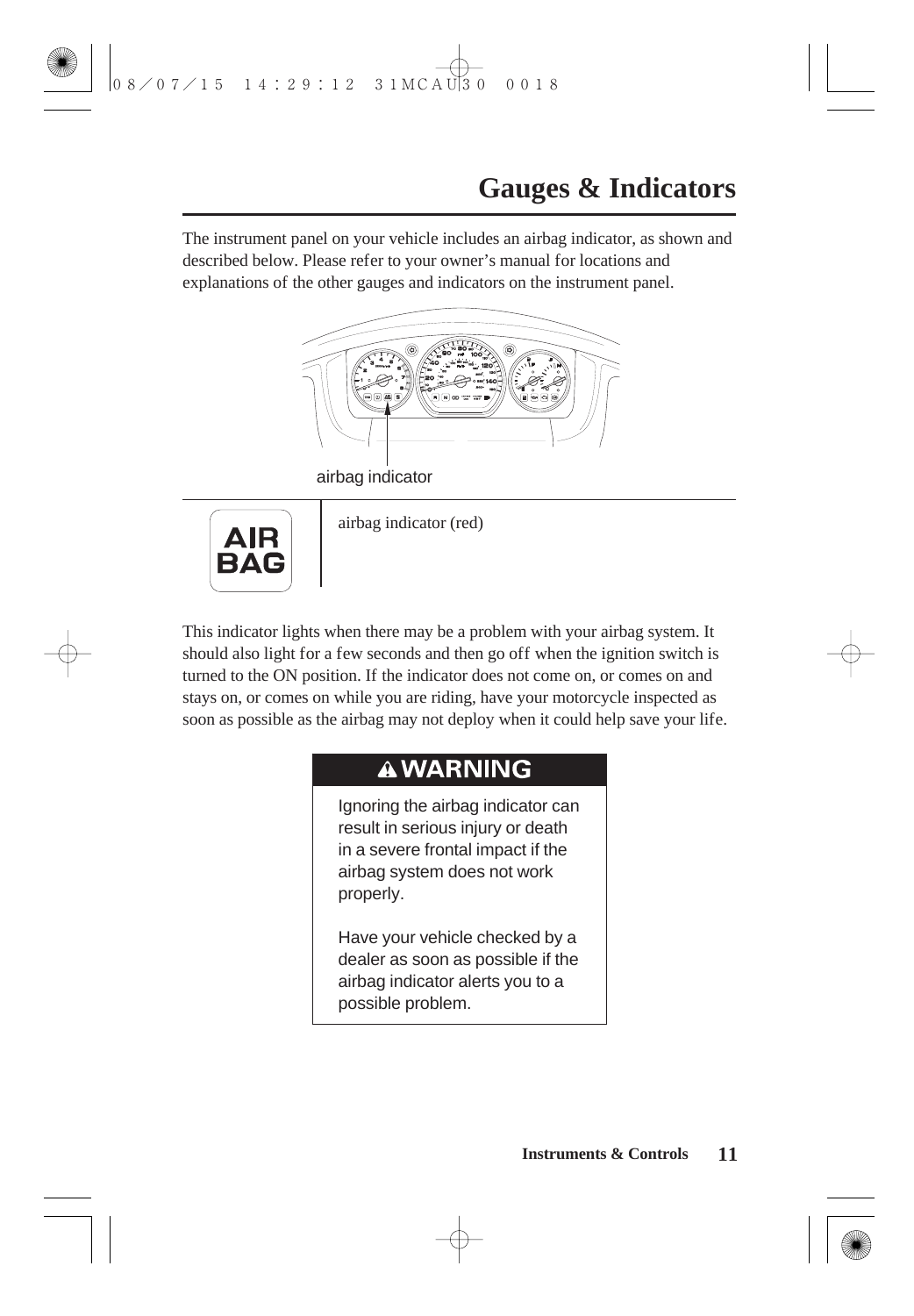### **Operation Controls & Features**

#### **Fairing Panel Controls & Features**

On your GOLDWING, the Hazard Warning System Switch is located on the left fairing panel (see page 16 for the other left fairing panel controls). The right fairing panel on your vehicle includes the Headlight Beam Adjustment Switch and the Rear Suspension Spring Pre-load Adjustment Switch.

Instructions for operating the Headlight Beam Adjustment Switch are on page . Please refer to your owner's manual for more information about the other 13 switches.



#### LEFT SIDE RIGHT SIDE

rear suspension spring pre-load adiustment switch



hazard warning system switch headlight beam adjustment switch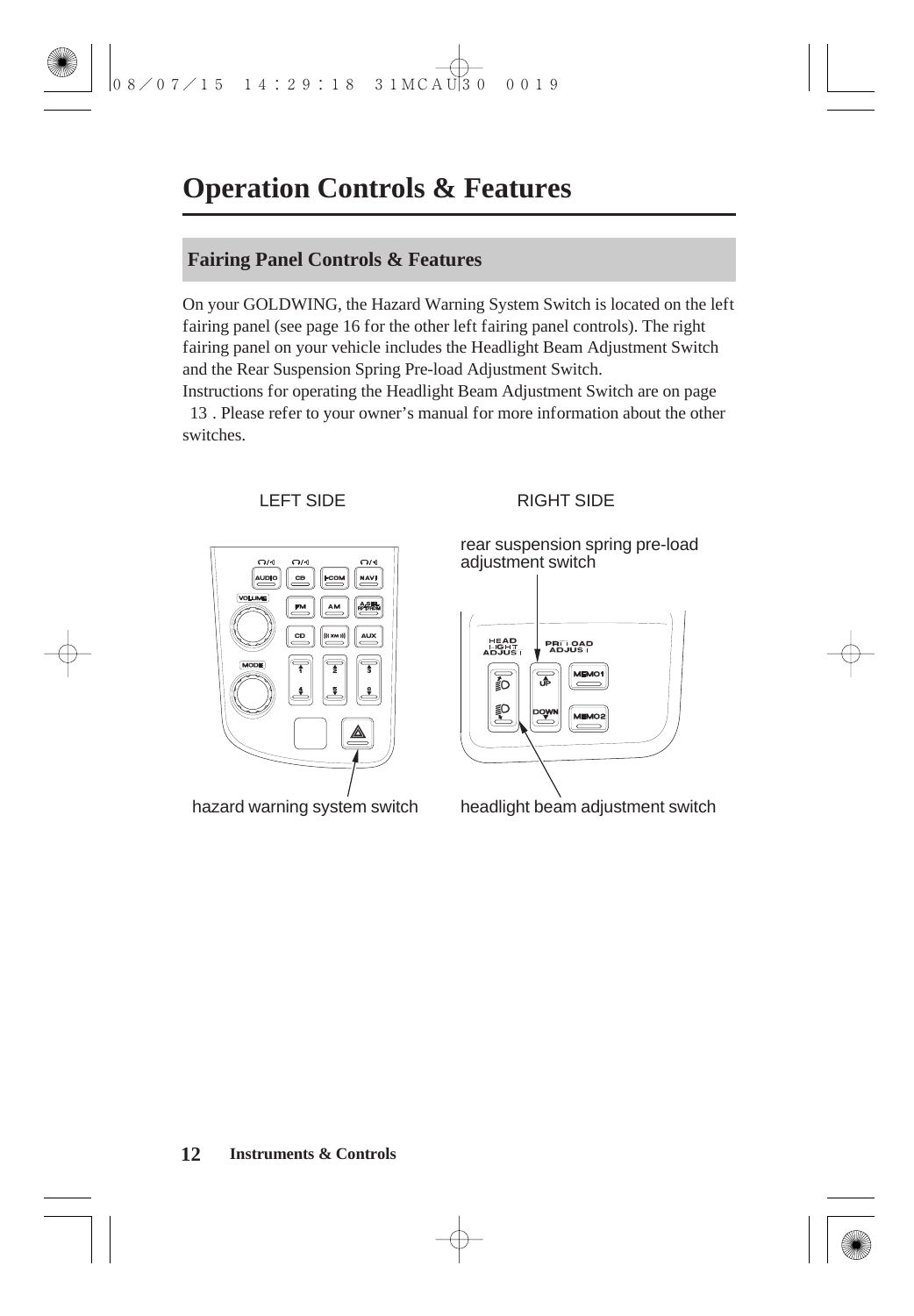#### **Headlight Beam Adjustment Switch**

The adjustment switch is used to raise or lower the height of the headlight beam. You can confirm the headlight beam position by referring to the multi information display.

If you carry a heavier or lighter than normal load, you may need to adjust your headlight beam so you can better see the road ahead and don't blind oncoming drivers. Obey local laws and regulations concerning headlight adjustment.

To operate, adjust the Headlight Beam Adjustment Switch when the engine is started and your motorcycle is stopped.

The headlight beam adjustment has 11 positions (from 0 to 10) for different riding conditions. (Standard position is 10.)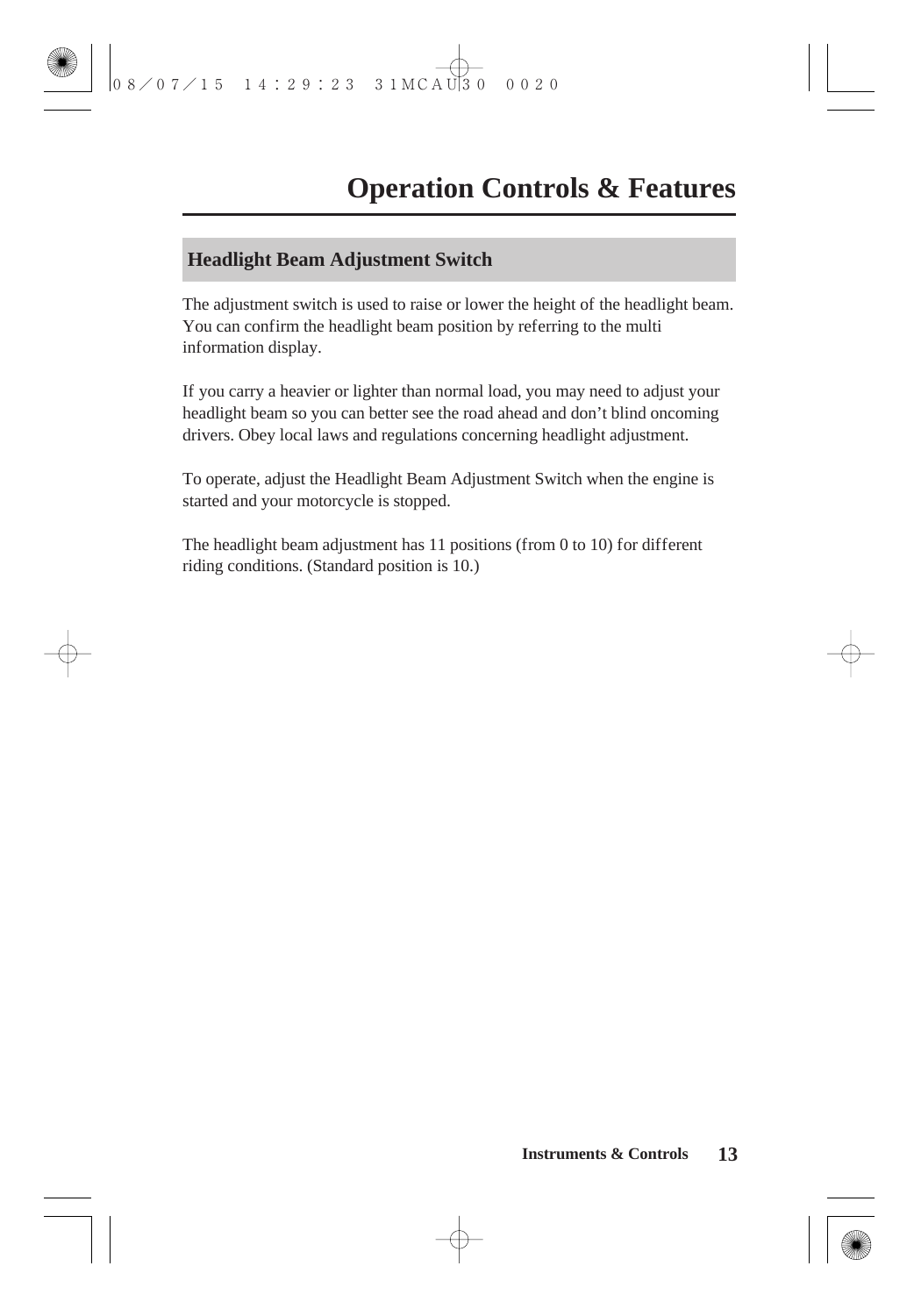### **Operation Controls & Features**

To lower the beam, push the Headlight Beam Adjustment Switch down ( $\leq 0$ ). To raise the beam, push the Headlight Beam Adjustment Switch up  $(\frac{2}{5})$ .

### RIGHT SIDE



To Lower

For USA

For Canada



To Raise



When approximately 5 seconds pass without operating the Headlight Beam Adjustment Switch, the display automatically returns to the previous display.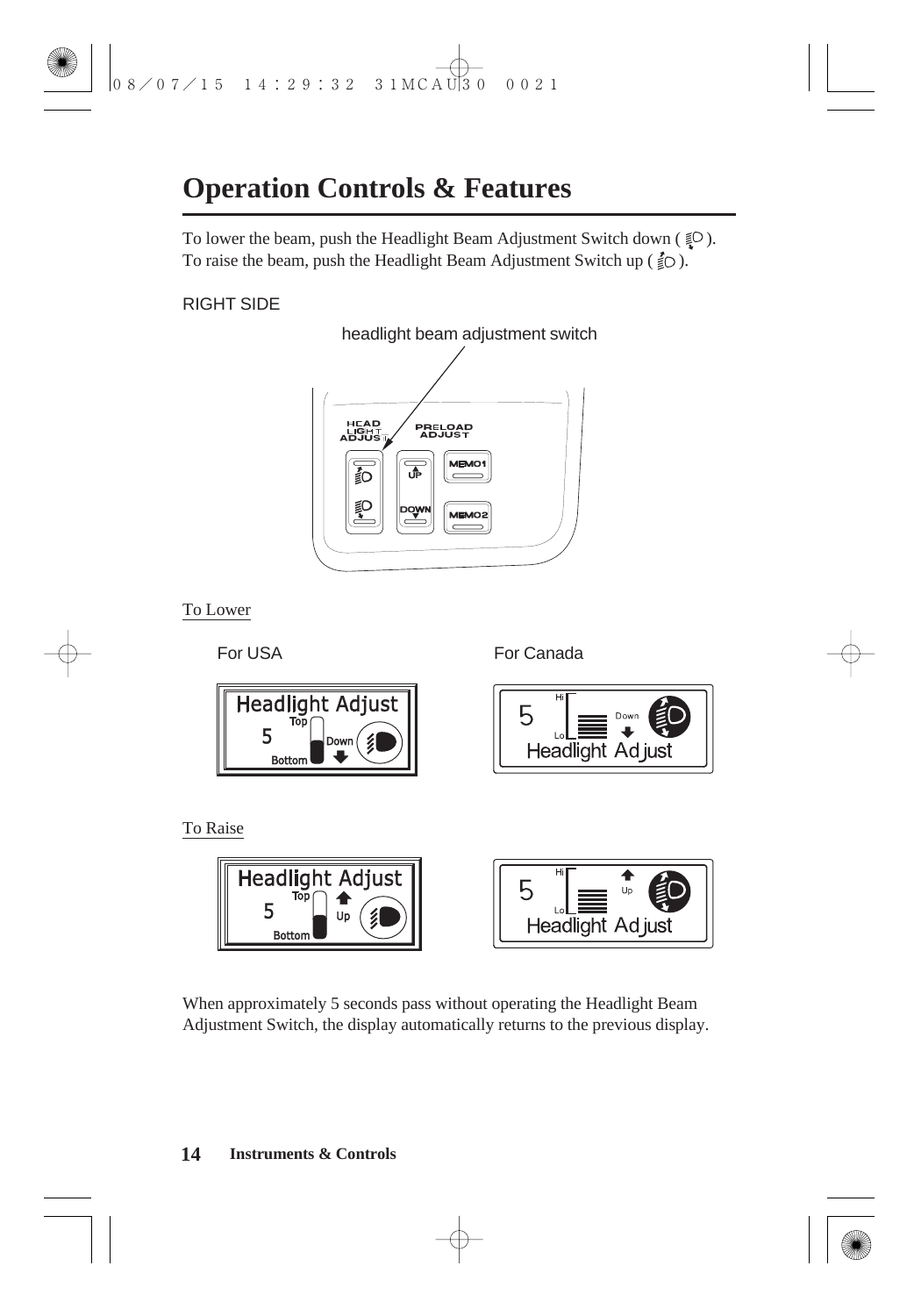This section shows the locations of all controls and components of your audio systems, including your radio, intercom, and navigation systems. The only difference between your GOLDWING model and others is that some controls are on the left fairing panel. Please refer to your owner's manual for operational instructions.

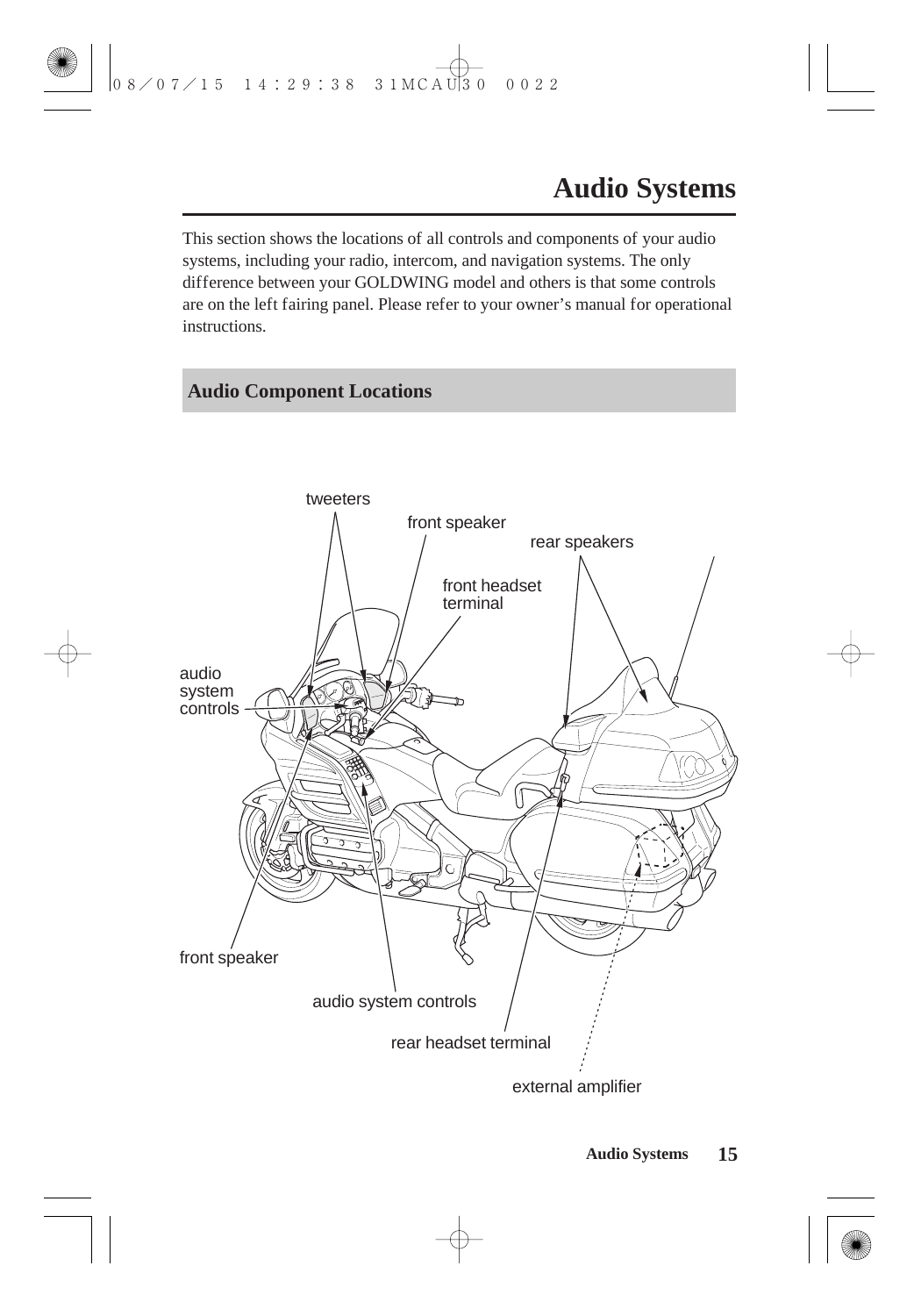### **Audio Systems**

#### **Audio Systems Controls**